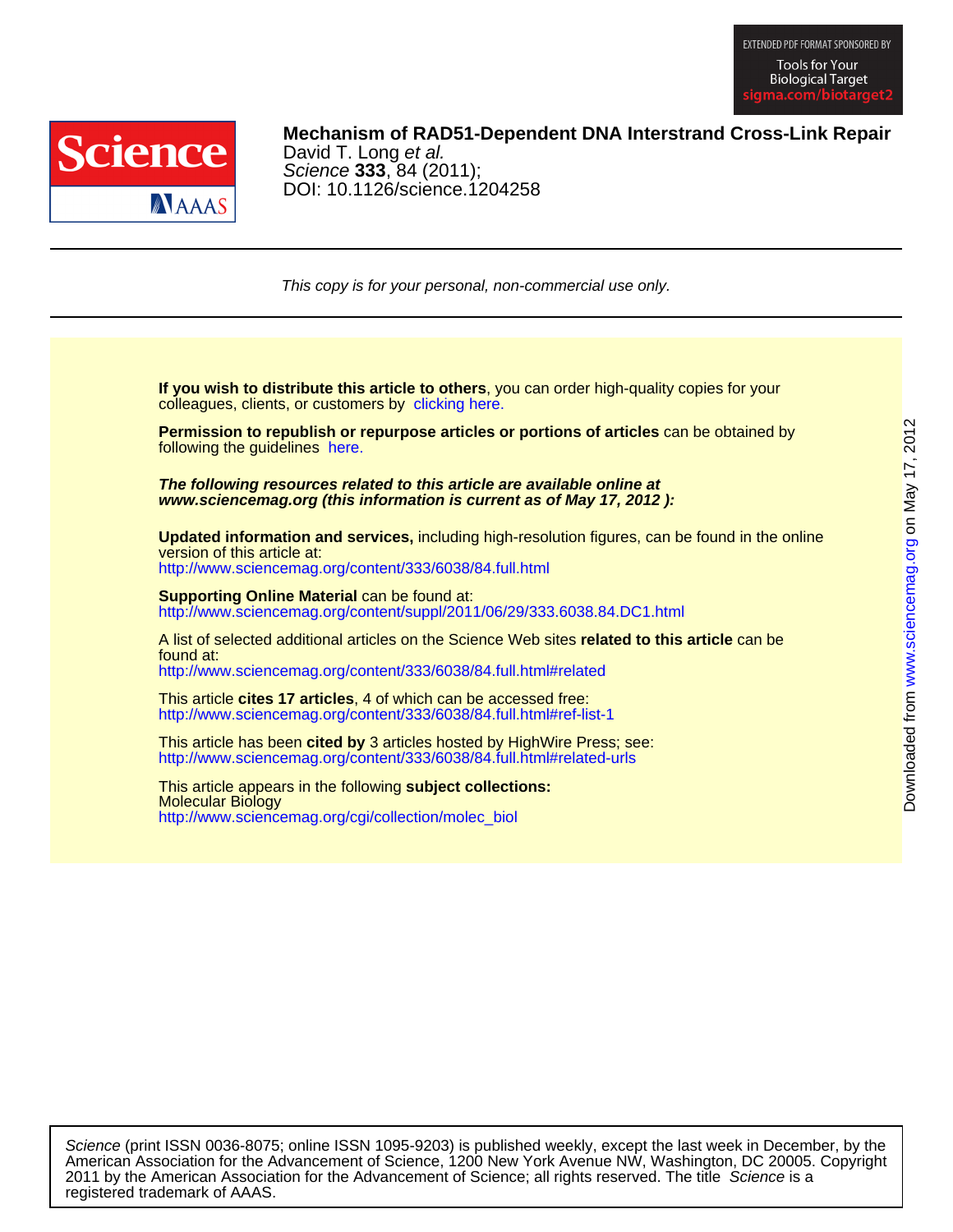## REPORTS

- 18. D. D. P. Johnson, J. Wash. Acad. Sci. 95, 89 (2009).
- 19. R. D. Sagarin et al., Nature 465, 292 (2010).
- 20. J. Rudnick, G. Gaspari, Elements of the Random Walk (Cambridge Univ. Press, Cambridge, 2010)
- 21. D. Ben-Avraham, S. Havlin, Diffusion and Reactions in Fractals and Disordered Systems (Cambridge Univ. Press, Cambridge, 2000)
- 22. N. F. Johnson, P. Jefferies, P. M. Hui, Financial Market Complexity (Oxford Univ. Press, Oxford, 2003), p. 20.
- 23. J. Bohannon. Science 331, 1256 (2011).
- Acknowledgments: The authors gratefully acknowledge support for this research from the Joint IED Defeat Organization, IDN# N70465, and from The MITRE Corporation and the Santa Fe Institute for their co-hosting of the "Mathematics of Terrorism" workshop. The views and conclusions contained in this paper are those of the authors and should not be interpreted as representing the official policies, either expressed or implied, of any of the above named organizations, to include the U.S. government. We also thank P. Dodds, C. Danforth and A. Clauset for broad discussions

surrounding this topic, L. Amaral for discussions concerning non-Poissonian behavior, and the anonymous reviewers for suggestions.

### Supporting Online Material

www.sciencemag.org/cgi/content/full/333/6038/81/DC1 SOM Text Figs. S1 to S3 SOM Data Analysis 2 March 2011; accepted 26 May 2011 10.1126/science.1205068

# Mechanism of RAD51-Dependent DNA Interstrand Cross-Link Repair

David T. Long, $^1$  Markus Räschle, $^2$  Vladimir Joukov, $^3$  Johannes C. Walter $^{1_\star}$ 

DNA interstrand cross-links (ICLs) are toxic DNA lesions whose repair in S phase of eukaryotic cells is incompletely understood. In Xenopus egg extracts, ICL repair is initiated when two replication forks converge on the lesion. Dual incisions then create a DNA double-strand break (DSB) in one sister chromatid, whereas lesion bypass restores the other sister. We report that the broken sister chromatid is repaired via RAD51-dependent strand invasion into the regenerated sister. Recombination acts downstream of FANCI-FANCD2, yet RAD51 binds ICL-stalled replication forks independently of FANCI-FANCD2 and before DSB formation. Our results elucidate the functional link between the Fanconi anemia pathway and the recombination machinery during ICL repair. In addition, they demonstrate the complete repair of a DSB via homologous recombination in vitro.

In vertebrate cells, DNA interstrand cross-link<br>(ICL) repair is coupled to DNA replication<br>and involves structure-specific endonucleases,<br>translesion DNA polymerases, recombinases, and n vertebrate cells, DNA interstrand cross-link (ICL) repair is coupled to DNA replication and involves structure-specific endonucleases, numerous proteins mutated in the human disease Fanconi anemia (FA) (1). FA is characterized by genomic instability and cellular sensitivity to DNA interstrand cross-linking agents. A central event in the FA pathway is the ubiquitylation of the FANCI-FANCD2 heterodimer, which activates it

for ICL repair (2, 3). Extensive evidence indicates that homologous recombination (HR) is essential for ICL repair (4–9). However, the precise role of HR in ICL repair remains conjectural, and the functional connection between the FA and HR pathways is unclear.

Using Xenopus egg extracts, we established a cell-free system for replication-dependent repair of a plasmid containing a single, site-specific cisplatin ICL (pICL) (Fig. 1A) (2, 10). Upon addition of pICL to egg extracts, replication initiates at a random site, and two replication forks converge on the ICL (Fig. 1B, i). The leading strand of one fork is then extended to within one nucleotide of the ICL (Fig. 1B, ii). Next, dual incisions surrounding the ICL create a DNA double-strand break (DSB) in one sister chromatid, and translesion DNA synthesis restores the other sister by first inserting a nucleotide across from the adducted base (Fig. 1B, iii), followed by strand extension beyond the ICL (Fig. 1B, iv). Ultimately, 5 to 25% of replicated pICL is fully repaired, as measured by regeneration of a SapI site that was originally interrupted by the cross-link (2, 10). In the absence of ubiquitylated FANCD2, DNA incisions, lesion bypass, and SapI site regeneration are greatly diminished (2). Given the established links between HR and ICL repair and the inefficient removal of the unhooked ICL in egg extracts  $(10)$ , we postulated that SapI site regen-

\*To whom correspondence should be addressed. E-mail: johannes\_walter@hms.harvard.edu



Fig. 1. The X-arc contains intermediates of ICL repair. (A) pICL schematic. (B) Model of ICL repair in Xenopus egg extracts (2, <sup>10</sup>). (C) pControl or pICL was replicated in egg extract, digested with HincII, and analyzed by 2DGE. Arrowheads, see main text. (D) Cartoon of 2DGE patterns and relevant DNA intermediates.

(E) ICL repair of samples from(C) was analyzed under normal and branch migration (+BM) conditions. Background, SapI fragments from contaminating un–cross-linked plasmid. For primary data, see fig. S1, E and F. All graphed experiments were performed at least three times, and a representative example is shown.

<sup>&</sup>lt;sup>1</sup>Department of Biological Chemistry and Molecular Pharmacology, Harvard Medical School, Boston, MA 02115, USA. <sup>2</sup>Department of Proteomics and Signal Transduction, Max Planck Institute of Biochemistry, 82152 Martinsried, Germany. <sup>3</sup>Department of Cancer Biology, Dana-Farber Cancer Institute, Boston, MA 02115, USA.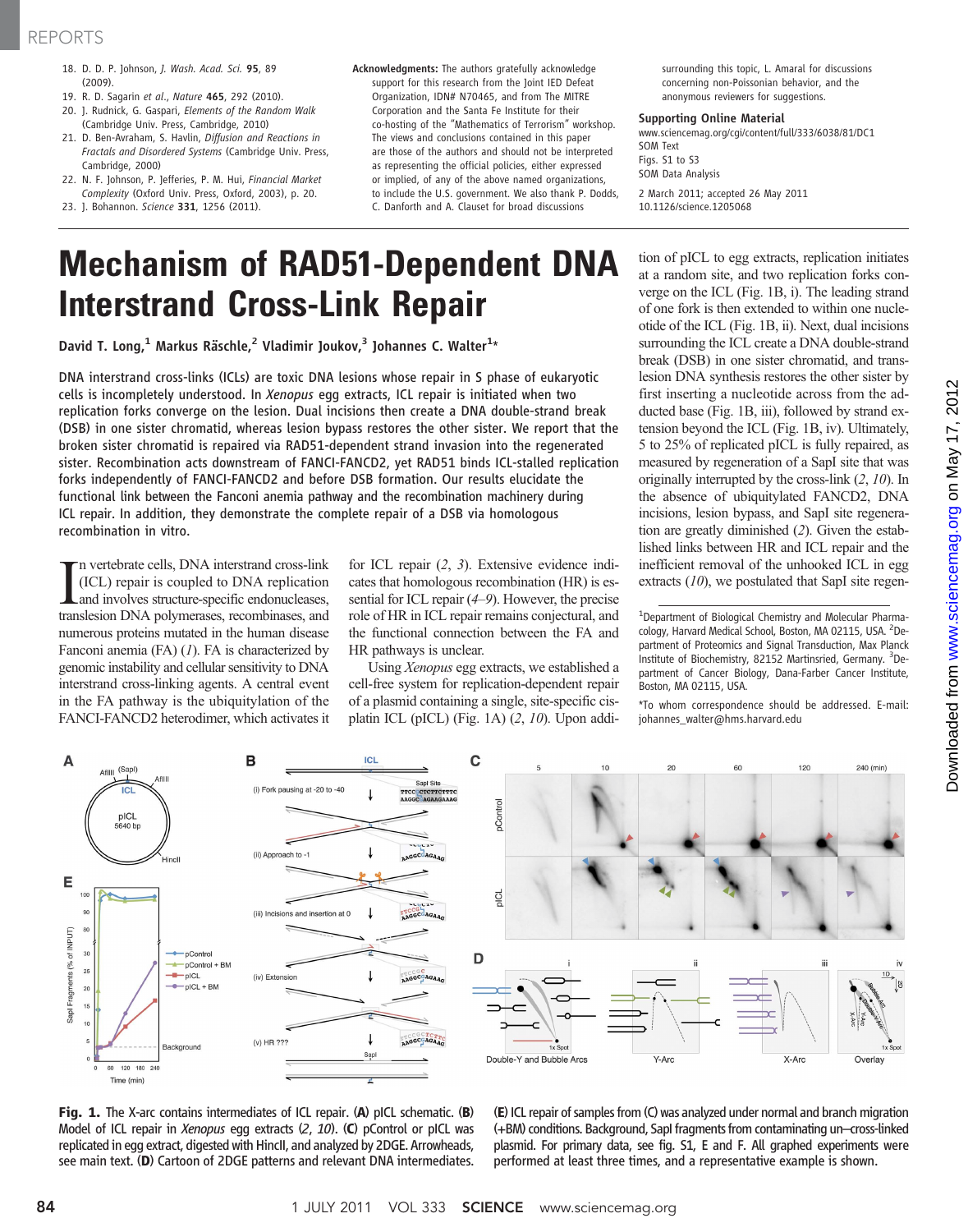eration involves repair of the broken sister chromatid by recombination with the intact sister (Fig. 1B, v).

To look for evidence of HR in ICL repair, pICL or an undamaged control plasmid (pControl) was replicated in egg extract, digested with HincII (Fig. 1A), and analyzed by two-dimensional gel electrophoresis (2DGE) (Fig. 1, C and D) (11). After 5 min, both plasmids generated the expected double-Y and bubble replication intermediates (Fig. 1C and Fig. 1D, i). As replication neared completion, pControl produced unit-sized linear DNA molecules (Fig. 1C, red arrowheads, and Fig. 1D, i), whereas pICL yielded a discrete X-shaped intermediate that results from the convergence of two forks on the ICL (Fig. 1C, blue arrowheads, and Fig. 1D, i). Two simple-Y intermediates also accumulated (3 to 7% of total signal), suggesting that a small number of converging forks undergo aberrant breakage or cleavage (Fig. 1C, green arrowheads, and Fig. 1D, ii). By 60 min, the X-shaped intermediates showed signs of processing, likely due to resection of the nascent lagging strands (10). Even later, the X- and Y-shaped intermediates were replaced by an "X-arc" (Fig. 1C, purple arrowheads, and Fig. 1D, iii). Formation of the X-arc coincided with SapI site regeneration (Fig. 1E, red trace), suggesting that the X-arc contains intermediates of ICL repair.



Fig. 2. ICL repair requires RAD51-dependent HR. (A) Cross-linked sperm chromatin was replicated in extract containing buffer (Mock) or the indicated BRC peptide, and chromatin-associated proteins were analyzed by Western blotting. (B) BRC peptides immobilized

on glutathione sepharose beads were incubated with egg extract  $(13)$ , pulled down, and the supernatant (Supe) and pellet blotted for RAD51. (C) pICL was replicated in extract containing buffer (Mock) or the indicated BRC peptide. Samples were digested with HincII and analyzed by 2DGE. Purple arrowheads, X-arc position. (D) Samples from (C) were analyzed for ICL repair as in Fig. 1E.

X-arcs are generally formed when two unitsized linear molecules are joined by a mobile branch point, such as a Holliday junction or hemicatenane (Fig. 1D, iii) (12). Under conditions that promote resolution of mobile junctions through branch migration  $(13)$ , the X-arc intermediates of pICL were resolved primarily into the predicted unit-sized linear molecules, whether magnesium was present or not (fig. S1, A to C). Magnesium inhibits migration of Holliday junctions, which implies that the X-arc intermediates contain hemicatenanes. Consistent with this, X-arc intermediates were resistant to cleavage by the Holliday junction resolvase, RuvC (fig. S1D). Exposing replicated pICL to branch migration conditions increased the yield of SapI repair fragments (Fig. 1E, purple trace), further indicating that X-arcs contained intermediates of ICL repair.

If repair of pICL involves HR, inhibiting the RAD51 recombinase should block repair. To test this prediction, we used a  $\sim$ 35–amino acid "BRC" peptide derived from BRCA2 that binds RAD51 and, when supplied at high concentrations, inhibits RAD51 nucleoprotein filament formation  $(14)$ . As recently reported  $(15)$ , addition of a  $BRC<sup>WT</sup>$  (where WT is wild type) peptide (fig. S2A) to *Xenopus* egg extracts abolished RAD51 loading onto damaged chromatin (Fig. 2A). Two variants of the peptide that were mutated in one (BRC\*) or three (BRC\*\*\*) amino acids (fig. S2A) were increasingly compromised for RAD51 binding (Fig. 2B) and inhibition of RAD51 loading (Fig. 2A), demonstrating that BRC<sup>WT</sup> specifically targets RAD51. Without affecting DNA replication (fig. S2B), the BRC peptides inhibited X-arc formation proportional to their effect on RAD51 binding and filament formation (compare Fig. 2, A and B, with Fig. 2C). Thus, X-arc intermediates are RAD51-dependent, indicating

REPORTS



Fig. 3. RAD51-dependent HR functions at a late step in ICL repair. (A) Schematic depiction of leading strand intermediates from the rightward fork. (B) pICL was replicated in extract containing buffer (Mock) or the indicated BRC peptide. Samples were digested with AflIII and separated on a sequencing gel alongside a ladder generated with primer S [shown in (A)]. Nascent strands generated by the rightward fork are indicated at right. Products of the leftward fork gave the same result (not shown in this figure). The following products from (B) were quantified and graphed:  $(C)$  –20 to –40,  $(D)$  –1,  $(E)$  insertion, and  $(F)$  extension.

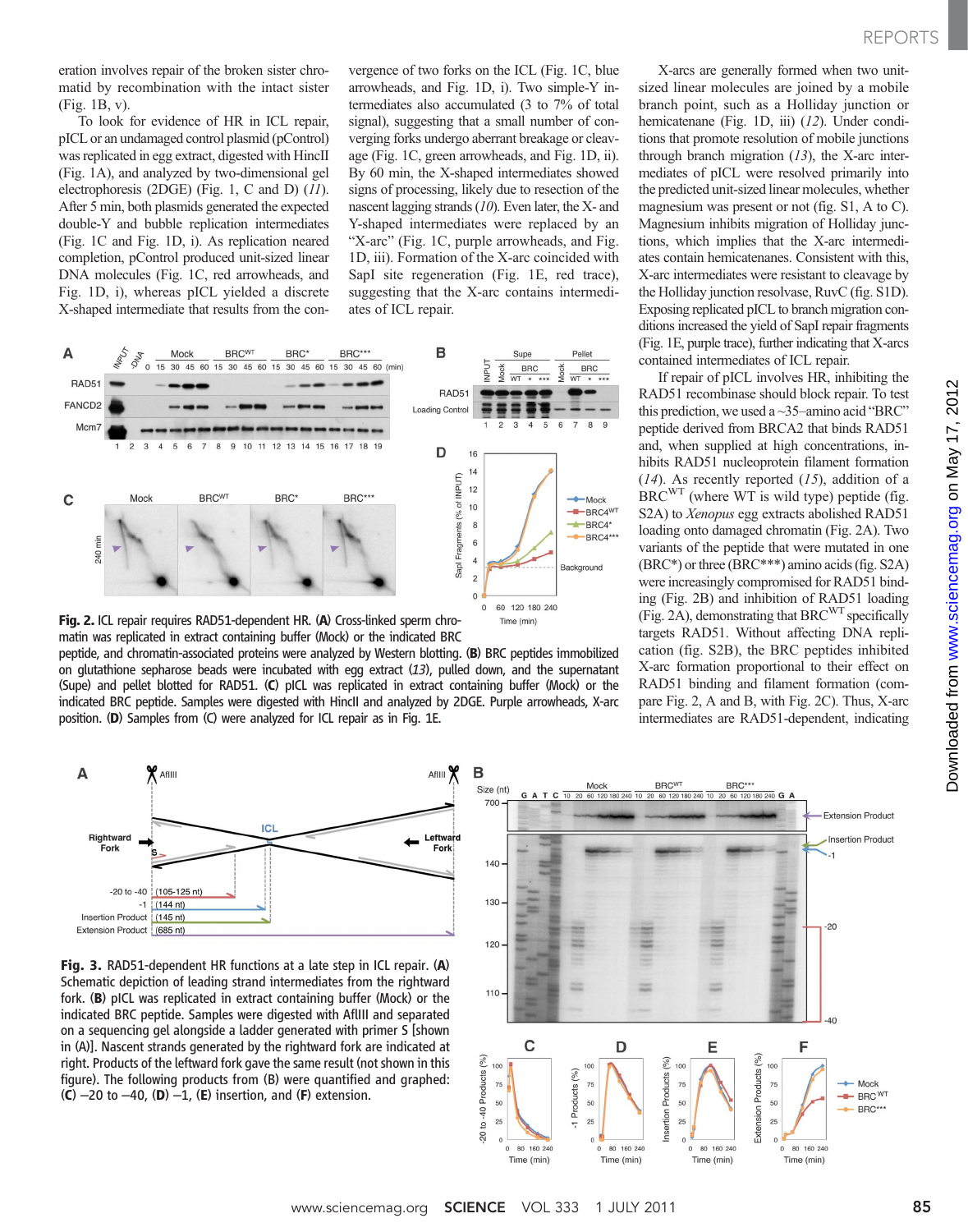## REPORTS

they represent products of HR. Although BRC<sup>WT</sup> almost completely abolished SapI site regeneration, BRC\* caused intermediate inhibition and BRC\*\*\* had no effect (Fig. 2D). These results demonstrate that replication-coupled ICL repair requires RAD51-dependent HR. Because dual incisions result in a two-ended DSB (Fig. 1B, iii), recombination likely first yields a double Holliday junction, which is then converted to a mobile hemicatenane.

We next used BRC peptides to investigate which step in ICL repair involves RAD51. Replicating pICL was digested with AflIII (Fig. 1A) and subjected to denaturing gel electrophoresis to examine leading strand products of the rightward and leftward replication forks as they converge on the ICL (Fig. 3A). In the presence of  $BRC<sup>W</sup>$ the arrival of leading strands 20 to 40 nucleotides from the ICL (Fig. 3, B and C), the approach of leading strands to the –1 position (Fig. 3, B and D), and nucleotide insertion across from the adducted base (Fig. 3, B and E) were all unaffected. When BRC $\overset{\text{w}}{\text{T}}$  samples were analyzed by native 1D- and 2DGE, there was no change in the rate at which dual-stalled fork structures disappeared (fig. S3, A to D), indicating that DNA incisions were unaffected. In contrast, BRC<sup>WT</sup> specifically reduced full-length extension products twofold (Fig. 3, B and F), consistent with an absence of

Δ

 $\mathbf c$ 

E

min

χm

100

50

 $25$ 

 $\Omega$ 

% of Peak Value 75

Fig. 4. Interplay between the HR and FA pathways. (A) Schematic of ChIP primer pairs. (B) pICL was replicated and analyzed by RPA and RAD51 ChIP. Controls containing BRC<sup>WT</sup> peptide, pControl, or lacking DNA replication are shown in fig. S6A. (C) Samples from (B) were also analyzed for the timing of fork convergence, –1 product accumulation, and repair (raw data in fig. S6, B to D). The data were graphed as percentage of peak value and compared with RPA and RAD51 ChIP at site I [from (B)]. (D) pICL was replicated in extract for 40 min and immunoprecipitated with RAD51 antibodies (13). Recovered DNA was digested with HincII and analyzed by agarose gel electrophoresis. Repair intermediates are depicted at left for pICL (blue) and an internal control plasmid, pQuant (gray). Red arrow, see main text. (E) pICL was replicated in RAD51-mediated restoration of the broken sister chromatid (Fig. 1B, v). Timed addition of BRC peptides to ICL repair reactions indicated that RAD51 completes its repair function late, just before SapI site regeneration (fig. S4, A and B). Additionally, plasmid competition experiments showed that recombination occurred primarily between sister chromatids (fig. S5). Together, the data indicate that RAD51-dependent HR between the broken and intact sister chromatids is a crucial, late step in ICL repair.

We used chromatin immunoprecipitation (ChIP) to examine the binding of RAD51 and replication protein A (RPA) to three locations on pICL during repair (Fig. 4A). Initially, RPA and RAD51 accumulated near the ICL (Fig. 4B, site I). After a delay, they also bound ~700 base pairs from the ICL (Fig. 4B, site II), likely due to resection of lagging strands (10), but they never accumulated opposite the ICL (Fig. 4B, site III). No RAD51 binding was detected in the absence of replication, on undamaged plasmids, or in the presence of BRCWT (fig. S6A). The timing of RPA binding coincided with the convergence of DNA replication forks at the lesion, followed shortly thereafter by RAD51 binding (Fig. 4C; green, blue, and red traces). When RAD51 binding peaked at 40 min, greater than 90% of the dualstalled fork structures remained, indicating that little or no incisions had taken place (Fig. 4C, compare red and blue traces). To rule out the possibility that RAD51 binding at this time was limited to a small number of broken fork intermediates, we immunoprecipitated RAD51 from repair reactions and examined the associated DNA intermediates. Fifty-three percent of DNA associated with RAD51 consisted of intact, dual-stalled fork structures (Fig. 4D, red arrow). Thus, in the context of ICL repair, RAD51 is loaded onto stalled replication forks before DSB formation.

We next examined the connection between the FA and HR pathways. In FANCD2-depleted extracts, the X-arc disappeared, and it was rescued by readdition of recombinant FANCI-FANCD2 (Fig. 4E, purple arrowheads). As expected, the dual-stalled fork structure persisted in the absence of FANCD2 (Fig. 4E, blue arrowhead), consistent with a defect in incisions (2). The data indicate that HR acts downstream of FANCI-FANCD2 during ICL repair, explaining previous epistasis experiments (7). Consistent with some analyses of RAD51 foci [reviewed in (8)], RAD51 binding to ICLs was not reduced in the absence of FANCD2 (Fig. 4F and fig. S7, A to C). Conversely, inhibition of RAD51 function using  $BRC^{WT}$  peptide had no effect on FANCD2 recruitment or



mock-depleted egg extract (Mock), FANCD2-depleted extract (FANCD2 $\triangle$ ), or FANCD2 $\Delta$  extract supplemented with 375 nM FANCI-FANCD2 (FANCD2 $\Delta$ +ID). Samples were digested with HincII and analyzed by 2DGE. Arrowheads, see text. See fig. S7E for complete 2D gel time courses. (F) Samples from (E) were analyzed by ChIP using primer pair I. Primer pairs II and III are shown in fig. S7A. IP, immunoprecipitation.